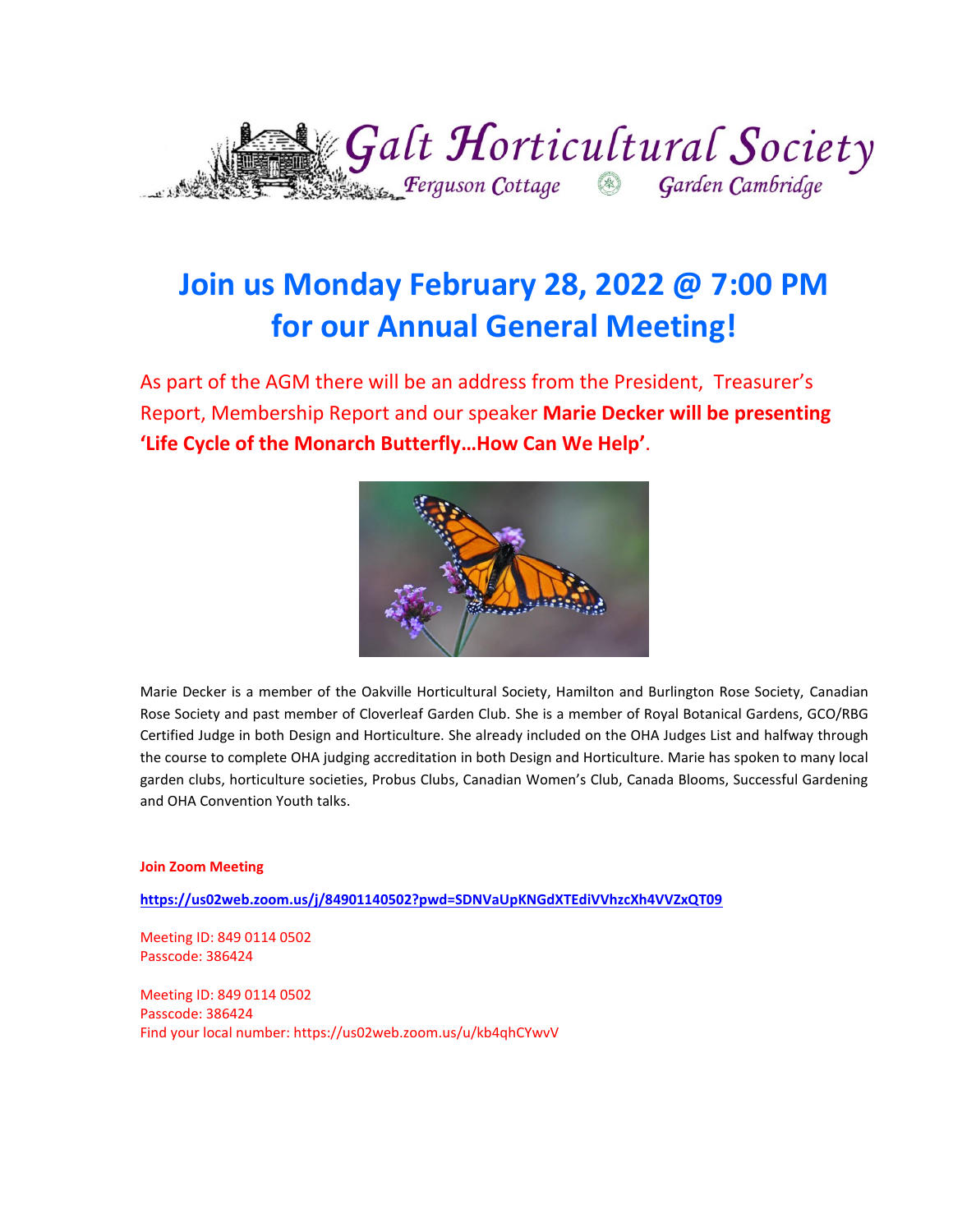# **And The Winner Is…GHS Jan 2022 Photo Contest!**

Congratulations to **Dorothy Donkers** as the winner of our January Photo Contest! Dorothy submitted photo #6…'mouse track'.



Thanks to all of our members who participated in our January contest.

**Don't forget to send in your photos for our GHS February Photo Contest…'Our Feathered Friends'.**



Share your photos by sending them in with **"February Photo Contest – Our Feathered Friends"** in the subject line to [lynne@galthort.com](mailto:lynne@galthort.com) **by February 18th @ 6pm.**

The list of photos will be sent out and voting will take place between Feb 19 th – 226th. **The winner will be announced at our February AGM Feb 28th .**

# **GHS February Online Auction**

Our online auctions have resumed! **Join our Facebook group to view what items we have up for grabs and place your bids!**

**<https://www.facebook.com/groups/galthort>**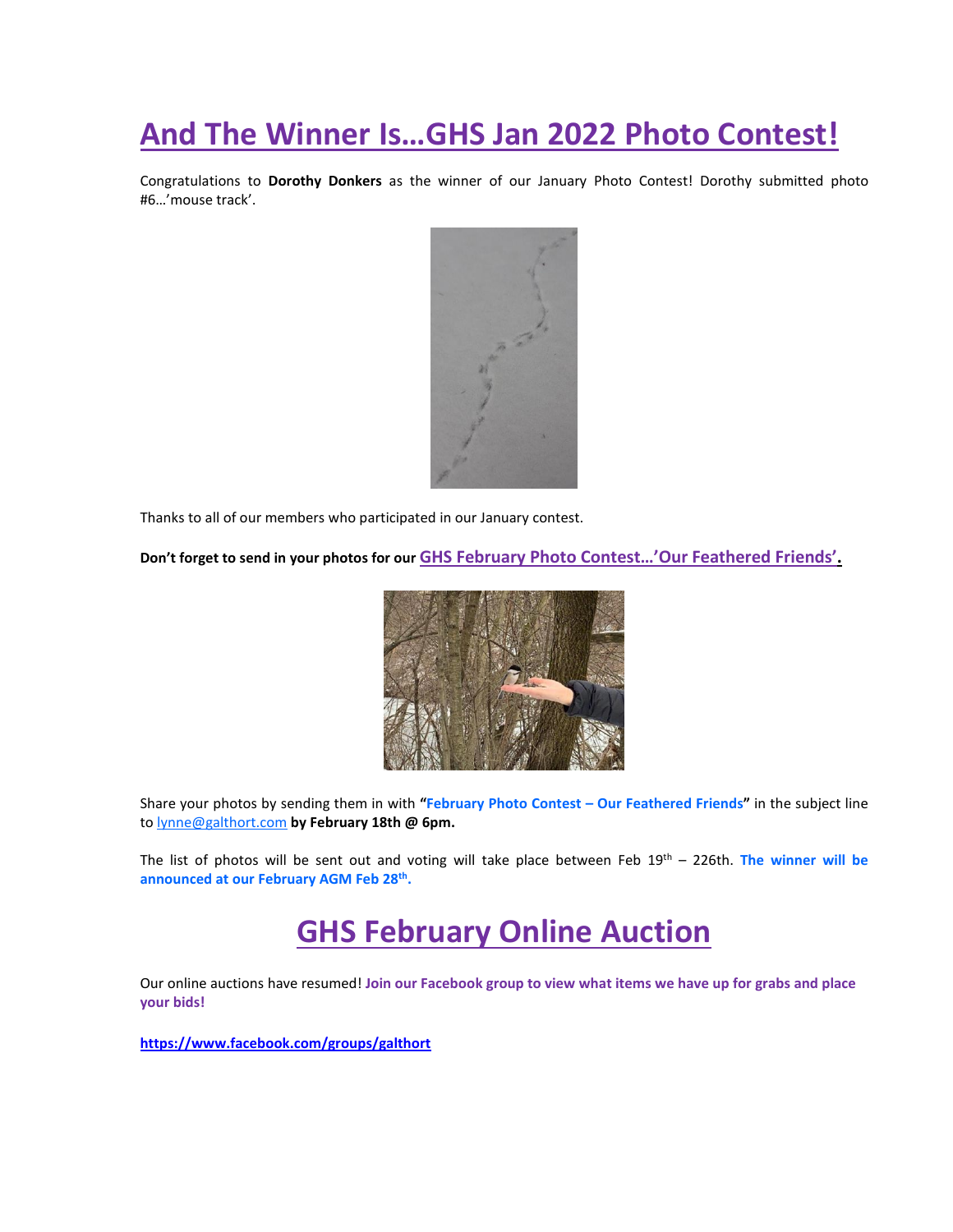# **GHS Perennial Seed Challenge**

Remember the Perennial Seed Challenge we did last year? How did you do? Will you have any of those plants to give to Ferguson Cottage gardens and the GHS Plant Sale? Or was it a total bust? In any case, we hope you had fun.

Good news! Once again, we've been gifted with the leftovers from the SEEDEX held by the **Ontario Rock Garden and Hardy Plant Society.** <https://onrockgarden.com/>

Attached you'll find a list of seeds available but the rest is up to you! Only the Latin names are provided so your mission, should you choose to accept it, is to search the list, find out which perennials you'd like to try from seed and email your order. (a couple of these stinkers are annuals in this area but that adds to the fun) If you've never grown perennials from seed, you might want to just try one or two. If you're an old pro, you can choose up to **10 different varieties**. Seeds will again be first come, first served.

**Warning:** A lot of these seeds are the size of dust particles. Mixing them with a teaspoon of sand might help you sprinkle them on the top of the soil.

Just email your request to **pj@galthort.com** and we'll see about getting the seeds to you.

**Order by using the reference number** beside each name and keep this email for your records. (Labelling is important. We tell ourselves that we'll remember but we all know how well that works. **(Last day to order these seeds is February 11th)** You might even want to give Winter Sowing a try. <https://www.gardenfundamentals.com/cure-winter-doldrums/>

**Again the catch:** We'd like you to grow at least 3 plants of each kind, one for you to keep, one to plant at the Ferguson Cottage and one for us to sell at our plant sale. If you have a complete crop failure, well, we won't hold that against you, as long as you have fun trying.  $\Omega$  Some of these seeds are so stubborn they won't even sprout until the second year so leave the pot outside for the winter.

Here's a video to help you get started:<https://www.youtube.com/watch?v=3QSsX35Z4-g>

Our generous donors (**Ontario Rock Garden & Hardy Plant Society <https://www.onrockgarden.com/>**) have provided a great resource for you to use to look up your seeds and find the best way to germinate them. <https://onrockgarden.com/index.php/germination-guide/germination-guide> ( You might be so fascinated that you become a member! It's a great club) These are not plants you're going to find in most nurseries, these are from collectors. We tried to choose easy ones but there are some more difficult ones in the bunch. Just give it a try.

# **GHS Quebec Bus Trip Information**

Please see the attached information about the fantastic Quebec bus trip we have planned in August! It is recommended to register early to reserve your ticket. If you have any questions please feel free to contact Nancy Smith at *[nancy@galthort.com.](mailto:nancy@galthort.com)*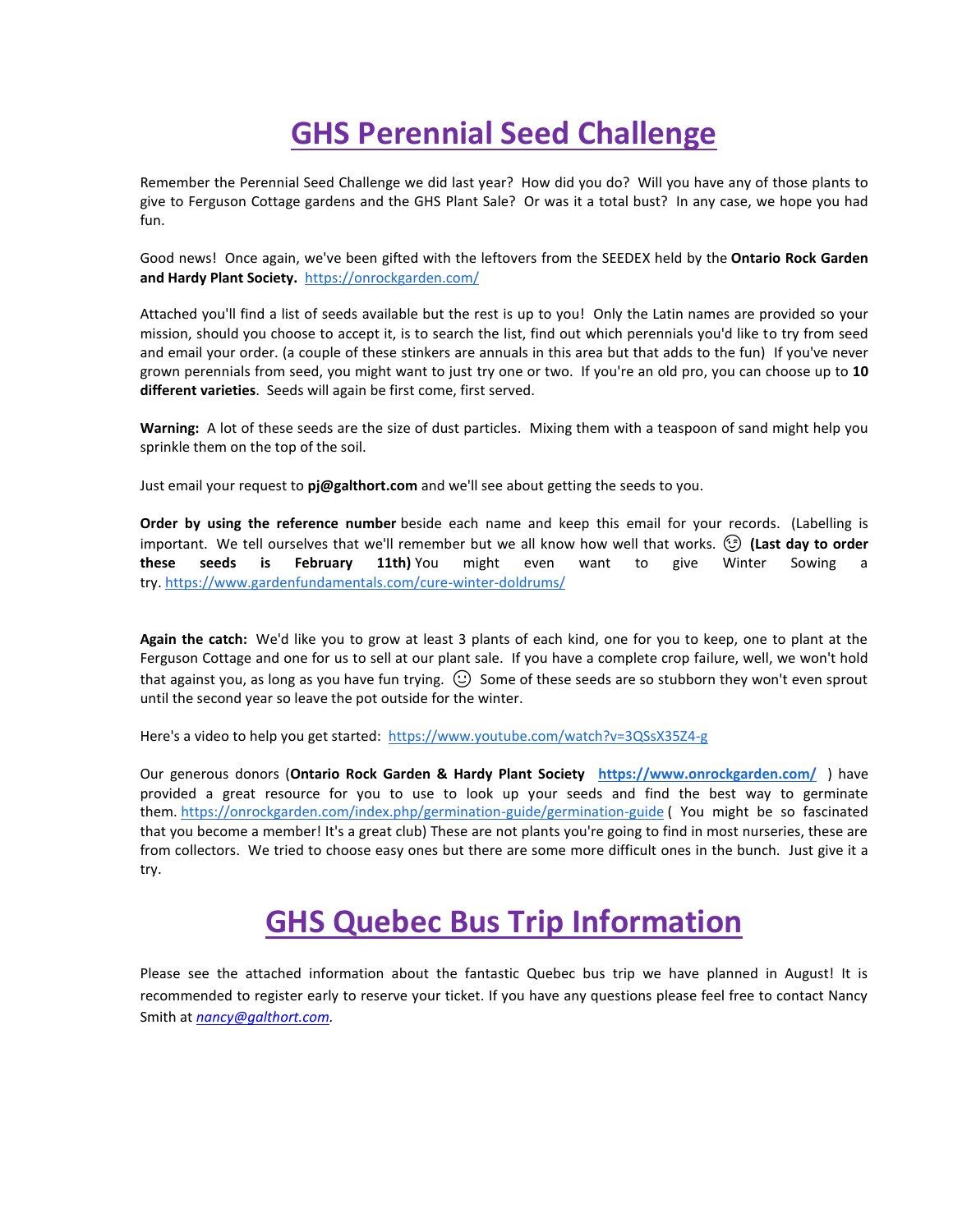# **GHS Membership Talent Showcase**

So many of our members have many different talents. **The GHS would like to showcase our membership talents!** These include anything from sewing, needlework, painting, woodworking, knitting, pottery, photographing, quilting, crocheting, flowering pressing, crafting, baking, canning/preserves, art, sculpting…and so many more talents. Send in your photos to **Lynne** at **[lynne@galthort.com](mailto:lynne@galthort.com)** with a bit of a blurb about what you love to do! We will include your submissions into our monthly newsletters.

#### **PASSION FOR PHOTOGRAPHY by Thelma Beaubien**

In my early 20's, I purchased my first film camera. My step-father, Andrew Stuart was an avid slide photographer and I was keen to produce the same quality of images. When doing slide photography, there was no room for error. The camera settings and framing of the object had to be correct or the processed slide was not worth keeping. This attention to detail was great training when I transitioned to the digital world. I purchased my first Digital Single Lens Reflex (DSLR) camera in 2005. This also meant another learning curve including downloading images on a media card to a computer, backing up to another storage location in case of a computer crash and then using image processing software. Photographing different subjects for me was wide and varied. Photographing old cars in an 'auto graveyard' with a group of friends was always a fun way to socialize. Note that the image below was actually 2 slides…one an old auto and another dried cracked mud.

## Titled: Stuck in Mud



Aerial photography from float planes to helicopters was an adventure. Virginia Falls NWT Waterloo Region



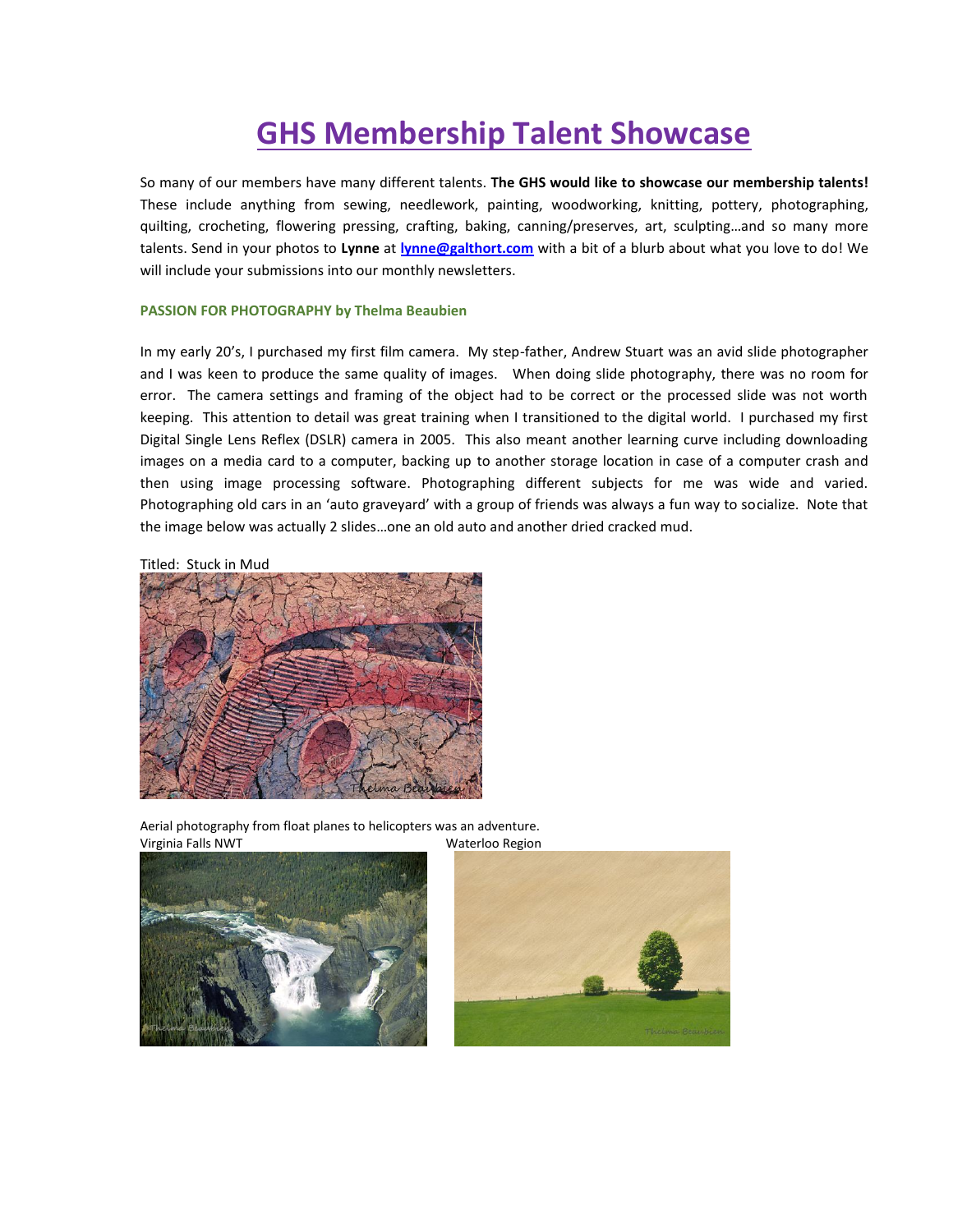Today, my photography is mainly flower gardens and Lepidoptera. Beau's Butterfly Garden **Delaware Skipper** 



# **Membership Has Its Benefits!!**



**2022 Memberships are now available!**

The Galt Horticultural Society's membership is continuing to grow!

Encourage fellow gardeners, family and friends to become a part of a historical society.

Membership gives everyone the opportunity to make new friends, learn about horticulture/gardening and remain engaged with other gardeners.

**The cost is only \$15 (single) & \$25 (couple).** 

**Please visit our website a[t www.galthort.com](http://www.galthort.com/) to join and like us on our FB page!**

**Click here to see the current list of retailers offering GHS members a discount on their purchases! <https://galthort.com/aboutmembership/>**



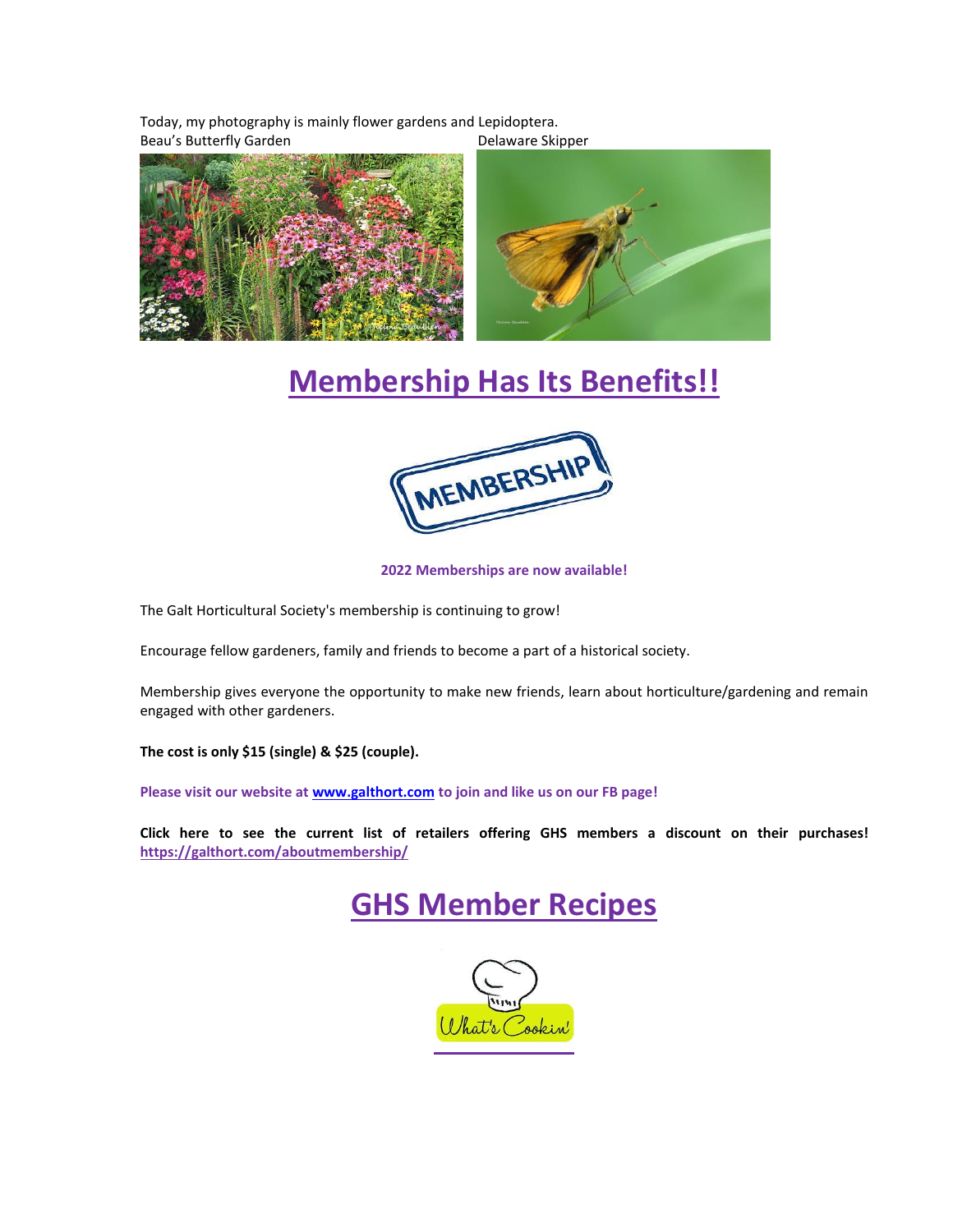## **One-Pot Cilantro Lime Chicken & Rice**



#### **Ingredients**

- 1 lb boneless, skinless chicken breast(455 g), cubed
- 1 tablespoon olive oil
- 1 yellow onion, diced
- 2 poblano peppers, chopped
- 2 cloves garlic cloves, minced
- 2 1/2 cups low-sodium chicken broth(600 mL)
- 1 lime, juiced
- 14  $\frac{1}{2}$  oz canned cooked black beans(410 g), rinsed and drained
- 2 diced tomatoes
- 1 ½ cups jasmine rice(300 g), uncooked, rinsed
- 1/<sub>2</sub> teaspoon salt
- ¼ teaspoon pepper
- 3 tablespoons cilantro, chopped

#### **Preparation**

- 1. In a skillet, heat a small amount of oil on medium–high heat. Add chicken and season with salt and pepper.
- 2. Cook the chicken thoroughly, about 6-8 minutes. Remove the chicken from the skillet and set aside.
- 3. Add remaining olive oil to the skillet. Add onion and peppers and sauté for 5-7 minutes.
- 4. Add garlic and cook for an additional minute.
- 5. Add the chicken broth, lime juice, black beans, tomatoes, rice, salt, and pepper and stir to combine.
- 6. Reduce heat, cover, and simmer for 15-20 minutes or until rice is cooked through.
- 7. Add chicken back to the pot. Add cilantro and combine.
- 8. Serve immediately.

# **For Your Interest…**

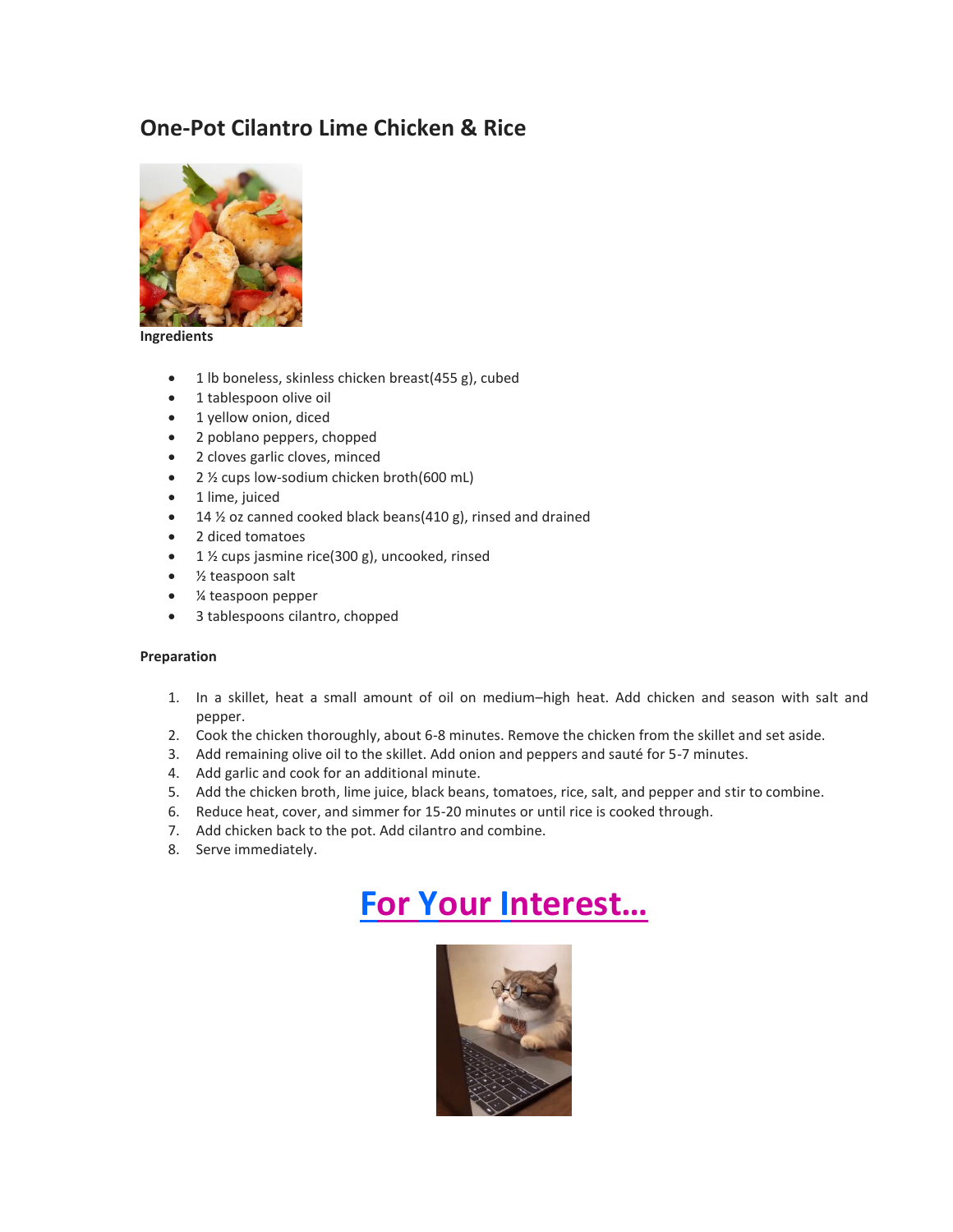## **Here are some links to interesting articles, webinars and activities…**

## **Garden Design Workshop, by Robert Pavlis**

Part of the [Guelph Garden Seminars](https://www.eventbrite.ca/cc/guelph-garden-seminars-116969) collection by [Healthy Landscapes & Guelph-Wellington MG](https://www.eventbrite.ca/o/healthy-landscapes-amp-guelph-wellington-mg-13057942204) Free

## **Event Information**

**This complete garden design course combines weekly lectures with homework assignments. You will be asked to work through the design process.**

This complete garden design course combines weekly lectures with homework assignments. You will be asked to work through the design process using your own garden. At the end of the course you will have a complete, documented design plan that you can either implement yourself, or have a landscape contractor do it for you. The course will show you how to analyze your current property, prepare a site plan, and determine your requirements and design preferences. It will then help you understand design concepts which can be incorporated into your final garden plan. The course includes a workbook with assignments to make everything very hand on. During the 3 week course you will develop a garden design for your own property. The course is focused on the design process and not on implementation ie it does not teach you how to lay bricks. No previous design experience is required. Includes FREE workbook

Duration: 3 weeks, 1 hour per week, Wednesday nights Instructor: Robert Pavlis Published books: [Building Natural Ponds,](http://www.buildingnaturalponds.com/) [Garden Myths](http://www.gardenmyths.com/garden-myths-book-1/) & [Soil Science for Gardeners](https://www.gardenfundamentals.com/soil-science/) Blogs: [Garden Myths](http://www.gardenmyths.com/) & [Garden Fundamentals](http://gardenfundamentals/) Facebook Groups: [Garden Fundamentals](https://www.facebook.com/groups/356927494777686/) & [Building Natural Ponds](https://www.facebook.com/groups/buildingnaturalponds/) Owner of Aspen Grove Gardens

Week 1 – Understanding the design process and defining goals Week 2– Develop a garden layout Week 3 – Complete the garden plan



## **Ancaster Horticultural Society**

All are welcome and free to join the Ancaster Horticultural Society's Tuesday February 15, 2022 monthly meeting online via Zoom.

Our guest speaker is Catherine McGill. Catherine is our District 6 Director and her presentation, 'Mother Nature's Humour' plans to be a wonderful evening talking about Mother Nature, the plants she made and the names we gave them. Some are just plain silly and others are amazing feats of brilliance.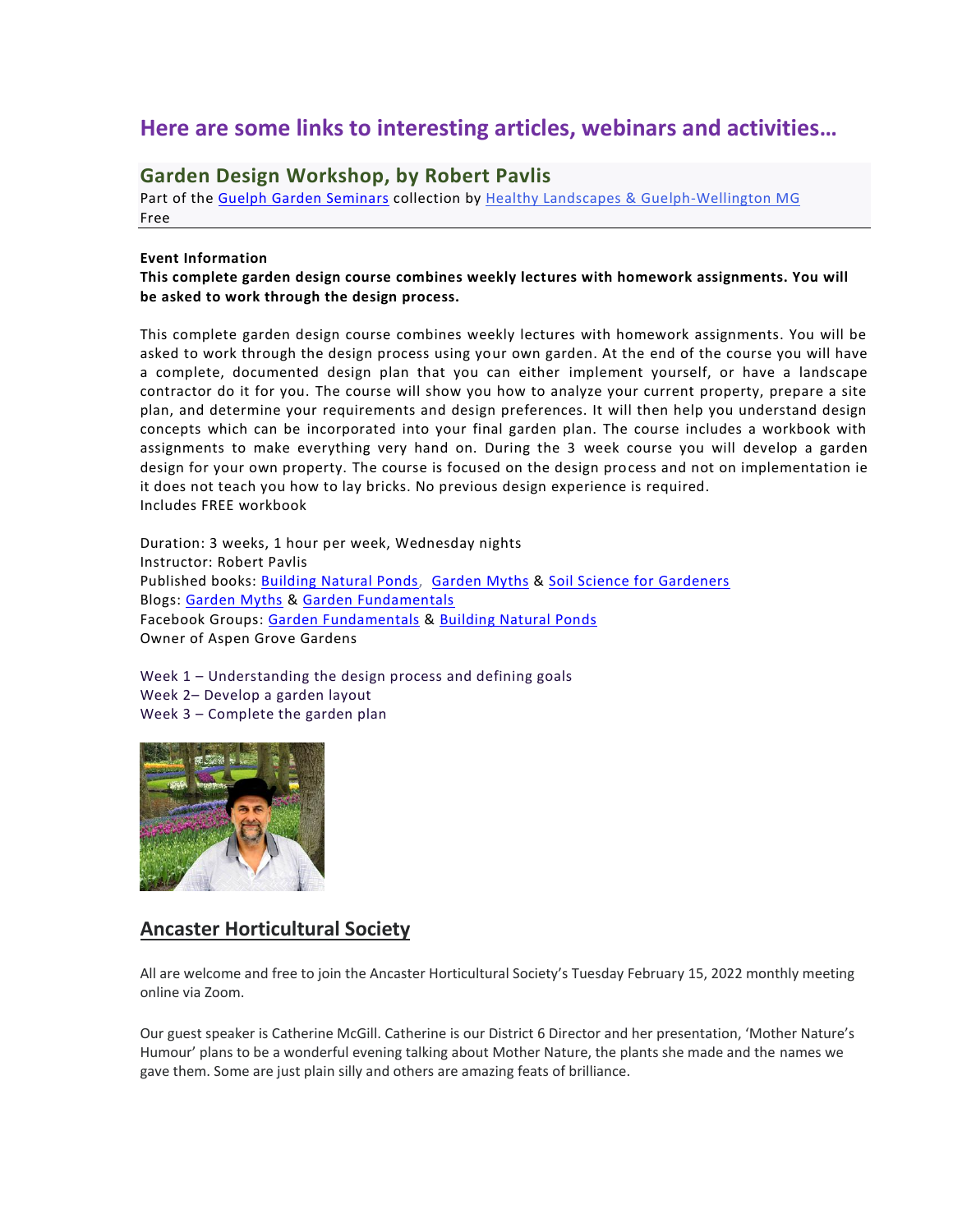Tune in to enjoy this fun time of neat blooms that can make you smile when you see them and say their names.

Please register by sending an email to the Ancaster Horticultural Society at [ancasterhort.socy@gmail.com.](mailto:ancasterhort.socy@gmail.com)

An invitation link will be sent to you one week before the presentation. The Zoom meeting will open at 7:15pm. The speaker presentation is from 7:30pm-8:30pm including a question and answer period. There will be a short business meeting following the presentation.



For interesting articles and information about upcoming events for gardeners in Ontario please visit [www.gardenmaking.com.](http://www.gardenmaking.com/)

## **THINGS TO DO IN YOUR FEBRUARY GARDEN Gardening with Mark and Ben, February 2022 Newsletter**



**Buy dahlia bulbs**. They will arrive at your local garden retailer any day soon and you should get them while the selection is at its best. Plant in one-gallon sized containers in March.

**Start petunia seeds** in February. Most others wait until March or April. Stay tuned!

**Feed the birds.** Use a quality seed mix so that it does not get wasted and you attract quality birds.

**Buy seeds.** Whether you choose to shop the seed catalogues or peruse the seed racks at your local garden centre, be sure to do it soon. First, you are only going to get busier as the gardening season approaches. Secondly, the selection is at its best.

> **BIRDS IN FOCUS: Help Birds by counting the ones in your backyard or community By: Jody Allair**

#### **Participate in the Great Backyard Bird Count Feb 18-21**

The Great Backyard Bird Count is a fantastic opportunity for you to enjoy the outdoors and contribute to Citizen Science. You can count birds at home, in a local park or greenspace, or even while travelling abroad. The Great Backyard Bird Count is a 4 day annual event that provides a snap shot of where birds are around the world. Last year more than 300,000 people observed a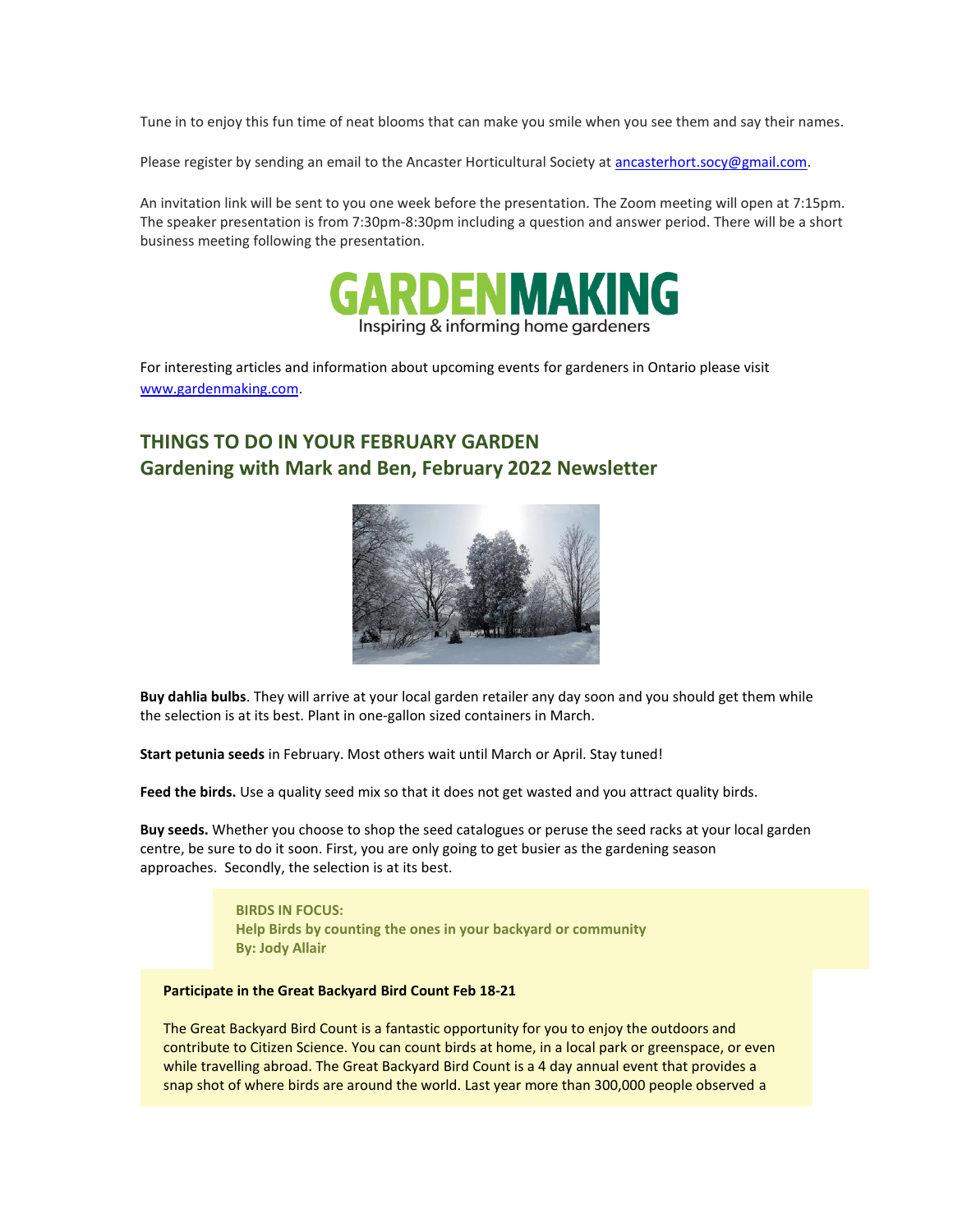total of 6,436 species and submitted an astonishing 379,726 checklists! This year the count is taking place **18-21 February, 2022**.



We've lost 1 in 4 birds in North America since the 1970s – but people can help by participating in bird counts like the Great Backyard Bird Count to help monitor birds. We ask people to count birds for at least 15 minutes on one or more days of the count and enter their sightings at [birdcount.org.](https://r20.rs6.net/tn.jsp?f=0019UHujTZ79VKPxP3mjqcy5AUCCJBxiO8ThtoqJ5MgHyl4MFwwoqDNguVA32Mb1riJ50gwzPigepm2fZ4jsAQtkLOQfh8ONuxIJA6EXqd6IICFKg3ochRAIu3eZB4GWjhFvn6LkOMpB7dlaKtEyYq16A==&c=7ykO9x6H228bMwlqgC6qP0WaYs8XjaECKT4Rjvbj9AN0btZjwKfPtA==&ch=mVwM6Map8USh6eQi8xMQpysvlXFDoVBH1nVR36CCC0KAO07u6Y-twQ==) The information gathered by tens of thousands of volunteers helps track changes in bird populations on a massive scale.

### **Free Webinar**

Join our experts on February 16 as we brush up on bird ID, unlock the mystery of bird songs, and practice counting birds – no matter how large the flock or how busy the feeder. This webinar is designed for birders of all ages and experience. You'll leave feeling confident and ready to be part of the Great Backyard Bird Count! [Learn more and register here.](https://r20.rs6.net/tn.jsp?f=0019UHujTZ79VKPxP3mjqcy5AUCCJBxiO8ThtoqJ5MgHyl4MFwwoqDNgsK3_LQ9zQPnts-3zevUtIQiISeTCSdIdyoPRHNQ7m_fTrtoshR0IYLrS9KKWh2lIxCfEY_2cL_XFL9iH8katxScl434XyHleQGQWfOWQJBb6xbBJwL83ysHCmrOKyR0VkFW4Ry5GvLkC1W_yj7Qvqg=&c=7ykO9x6H228bMwlqgC6qP0WaYs8XjaECKT4Rjvbj9AN0btZjwKfPtA==&ch=mVwM6Map8USh6eQi8xMQpysvlXFDoVBH1nVR36CCC0KAO07u6Y-twQ==)

The [Great Backyard Bird Count](https://r20.rs6.net/tn.jsp?f=0019UHujTZ79VKPxP3mjqcy5AUCCJBxiO8ThtoqJ5MgHyl4MFwwoqDNgsK3_LQ9zQPn8FR38fJAY9daS8URiL9AbJJvJgA12pJhR1J8ZCtXiwLDzrKH1-E8f6Iq1KyM0EU8mTeDX-RLrVo7ft8WfdvkXg==&c=7ykO9x6H228bMwlqgC6qP0WaYs8XjaECKT4Rjvbj9AN0btZjwKfPtA==&ch=mVwM6Map8USh6eQi8xMQpysvlXFDoVBH1nVR36CCC0KAO07u6Y-twQ==) is an inter-organizational effort between the **Cornell Lab of Ornithology, National Audubon Society, and Birds Canada**. Visit [birdcount.org](https://r20.rs6.net/tn.jsp?f=0019UHujTZ79VKPxP3mjqcy5AUCCJBxiO8ThtoqJ5MgHyl4MFwwoqDNguVA32Mb1riJ50gwzPigepm2fZ4jsAQtkLOQfh8ONuxIJA6EXqd6IICFKg3ochRAIu3eZB4GWjhFvn6LkOMpB7dlaKtEyYq16A==&c=7ykO9x6H228bMwlqgC6qP0WaYs8XjaECKT4Rjvbj9AN0btZjwKfPtA==&ch=mVwM6Map8USh6eQi8xMQpysvlXFDoVBH1nVR36CCC0KAO07u6Y-twQ==) to learn more about how to participate and please share the information with anyone else who may enjoy participating.

Good birding!

Jody Allair Director, Community Engagement [Birds Canada](https://r20.rs6.net/tn.jsp?f=0019UHujTZ79VKPxP3mjqcy5AUCCJBxiO8ThtoqJ5MgHyl4MFwwoqDNgiLzeHFEK6GVqovozAizGPdxiCI3yWVwUJ7-HsucDZlzO6tZ4Mz60UHKIpj2RpHTQeIyGruXzXkFcNdbpvgByxwSsShjeVbYag==&c=7ykO9x6H228bMwlqgC6qP0WaYs8XjaECKT4Rjvbj9AN0btZjwKfPtA==&ch=mVwM6Map8USh6eQi8xMQpysvlXFDoVBH1nVR36CCC0KAO07u6Y-twQ==) Connect with me on Twitter at: @JodyAllair

## **When To Plant Seeds???**

When to plant depends on where you garden in Ontario. The most important thing is to look at your approximate last frost date for when you can transplant outside. If you start plants too early, they can get leggy and lax and will be setback. Start by checking these helpful links…

[https://www.johnnyseeds.com/growers-library/seed-planting-schedule](https://www.johnnyseeds.com/growers-library/seed-planting-schedule-calculator.html?fbclid=IwAR2tRrfC0P531tRfTym1d0fRIkZghJduflx4oVx6BP8hAc34HRB0p8iI0Iw)[calculator.html?fbclid=IwAR2tRrfC0P531tRfTym1d0fRIkZghJduflx4oVx6BP8hAc34HRB0p8iI0Iw](https://www.johnnyseeds.com/growers-library/seed-planting-schedule-calculator.html?fbclid=IwAR2tRrfC0P531tRfTym1d0fRIkZghJduflx4oVx6BP8hAc34HRB0p8iI0Iw)

[http://www.omafra.gov.on.ca/english/crops/facts/climzoneveg.htm?fbclid=IwAR0LFeOR8Yi-](http://www.omafra.gov.on.ca/english/crops/facts/climzoneveg.htm?fbclid=IwAR0LFeOR8Yi-TZEwCiKcZYAZZtQnaxSMMlOjLt7hNLA9gKuV9I5YDXEo0m8)[TZEwCiKcZYAZZtQnaxSMMlOjLt7hNLA9gKuV9I5YDXEo0m8](http://www.omafra.gov.on.ca/english/crops/facts/climzoneveg.htm?fbclid=IwAR0LFeOR8Yi-TZEwCiKcZYAZZtQnaxSMMlOjLt7hNLA9gKuV9I5YDXEo0m8)

<https://squarefootgardening.org/.../planting-chart-cheat.../>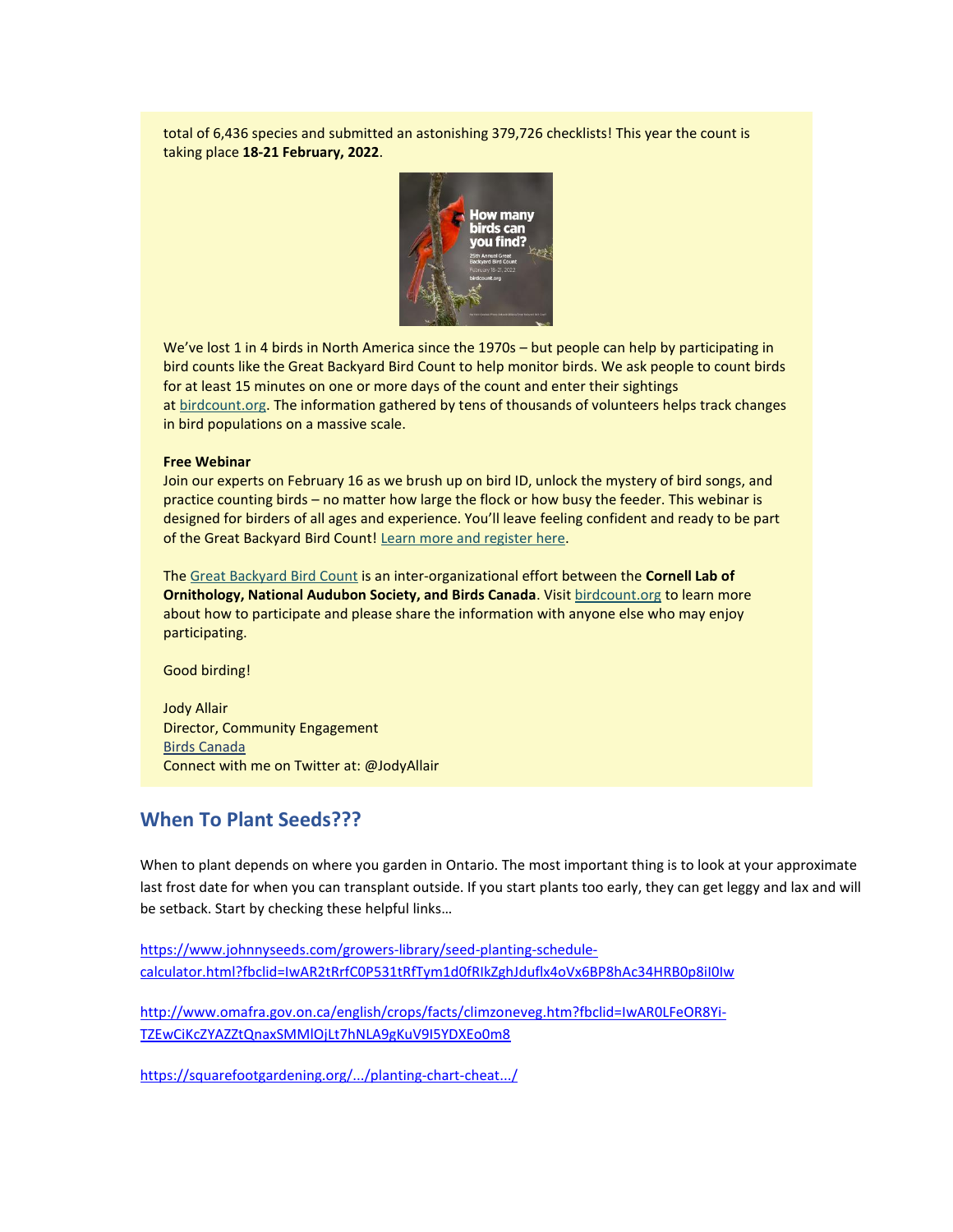[https://www.veseys.com/media/contentmanager/content/Veseys\\_planting\\_guide.pdf?fbclid=IwAR17vWFG1zPFq](https://www.veseys.com/media/contentmanager/content/Veseys_planting_guide.pdf?fbclid=IwAR17vWFG1zPFqFcXWEDpXtUfKhEv_T9TQWVQ9YrbrNlXXUjb6w6lOwTMc8I) [FcXWEDpXtUfKhEv\\_T9TQWVQ9YrbrNlXXUjb6w6lOwTMc8I](https://www.veseys.com/media/contentmanager/content/Veseys_planting_guide.pdf?fbclid=IwAR17vWFG1zPFqFcXWEDpXtUfKhEv_T9TQWVQ9YrbrNlXXUjb6w6lOwTMc8I)



Join our Brantford Master Gardeners. We are experienced gardeners who started out as Master Gardeners in Training and had the opportunity to study horticulture through Guelph University courses and once we received our MG status continued to upgrade our skills through technical training. Our ongoing mandate is to provide horticultural advice to the general public through garden tours, community events, on-line and talks. We would love to have you join our group. Contact Nancy Lee - [nleecolibaba@gmail.com.](mailto:nleecolibaba@gmail.com)

## *Cornus florida* L*.* Eastern Flowering Dogwood.







Eastern Flowering Dogwood is a small, native spring flowering tree that attains a height and spread of rarely more than 9-10 m (25-30 feet) making it a great choice for smaller yards and locations where large shade trees may be less desirable. It grows naturally as an understory tree in the forests of the southern Great Lakes region, especially those occurring on sandier and loamy soils. As a native tree the flowers and fruit are especially attractive to Ontario's birds, pollinators and other wildlife. Its flower is the floral emblem of Norfolk County and it has the honour of being the state tree for both Virginia and Missouri.

Eastern Flowering Dogwood produces an abundance of white or pink flowers in mid to late May. Floral displays typically become more consistent as the tree matures. The flower structure consists of four showy petal-like bracts that surround clusters of small yellow flowers at their centre. Pink flowered forms are mostly derived from populations native to the southeastern US and their flower buds tend to be somewhat less hardy in Ontario than more locally sourced, white-flowered forms. The foliage turns a burgundy red in early fall which can last for three or more weeks. Bright red fruits are relished by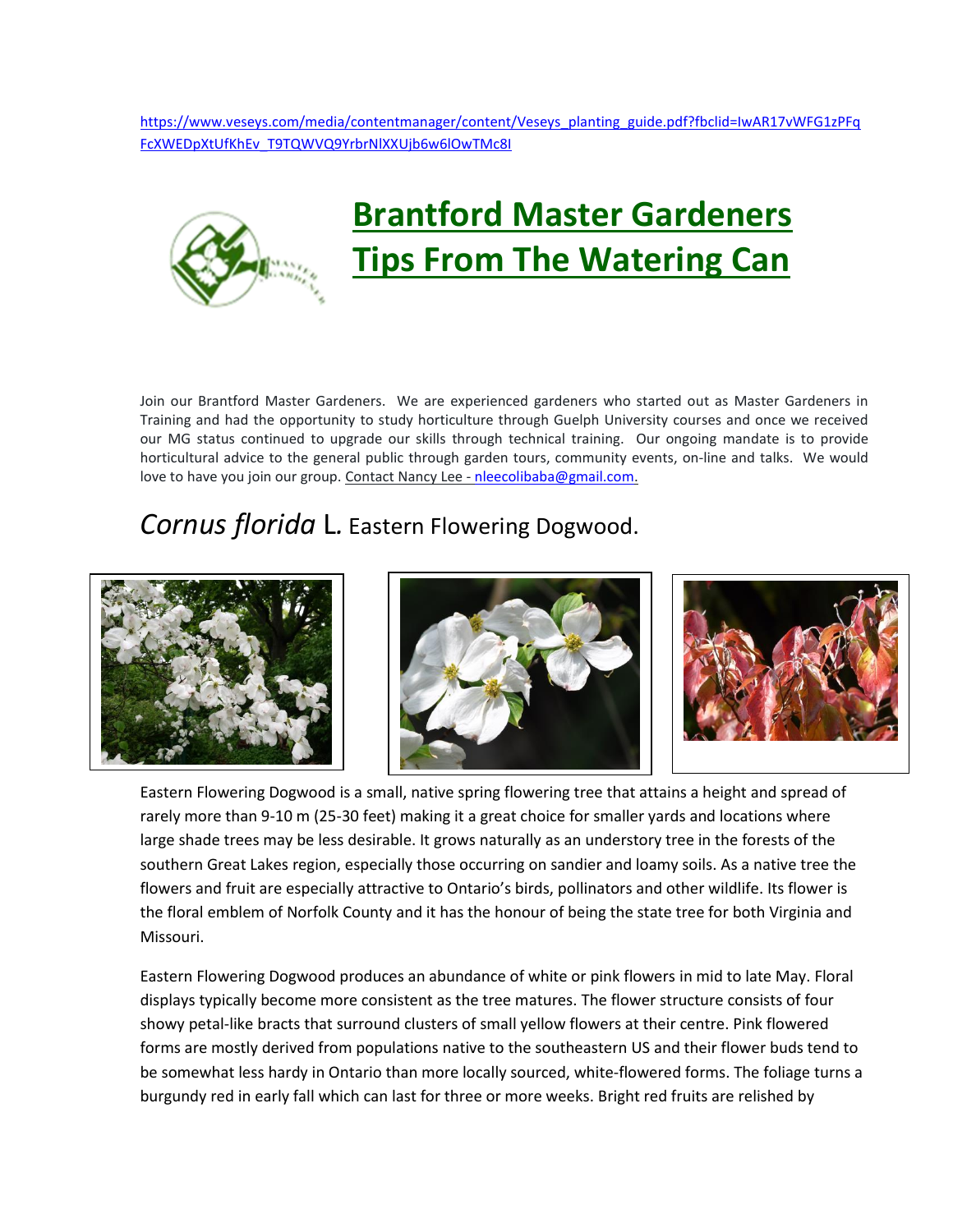southward migrating songbirds in autumn, especially Thrushes, Eastern Bluebirds and American Robins. The bark on mature specimens develops an interesting pattern of tiny square blocks.

Successful culture in the home landscape is best achieved by growing it in a sunny location with sandy, loamy or enriched gravelly soils with good drainage. It has a slight preference for more acidic soils, and like many woodland trees, benefits from soils enriched with organic matter content near the surface where feeder roots are located. Once established, it is quite drought tolerant but benefits from watering in dry spells. Its small stature means that it requires little pruning and since flower buds are produced in the fall in readiness for spring, any pruning is best done after spring flowering.

Eastern Flowering Dogwood is now listed as an endangered species in the wild due to the introduction of a serious fungal disease to North America that has significantly reduced native populations since the 1990's. The disease (anthracnose) requires a cool, damp environment in which to thrive. Where dogwood trees are planted in the open with good air circulation and direct sun, the incidence of disease is significantly reduced.

An Asian species of dogwood - Cornus kousa (Chinese or Japanese Dogwood) is often confused with our native Eastern Flowering Dogwood. Kousa dogwoods, as the many cultivars are often described, attain slightly larger sizes and flower about one month later than our native species in late June to early July. A number of the Kousa cultivars and hybrids are sterile with no pollen or fruit production resulting in few benefits to birds and pollinators.

Kevin Kavanagh – Brantford Master Gardeners



# **Hort Humour!!!**